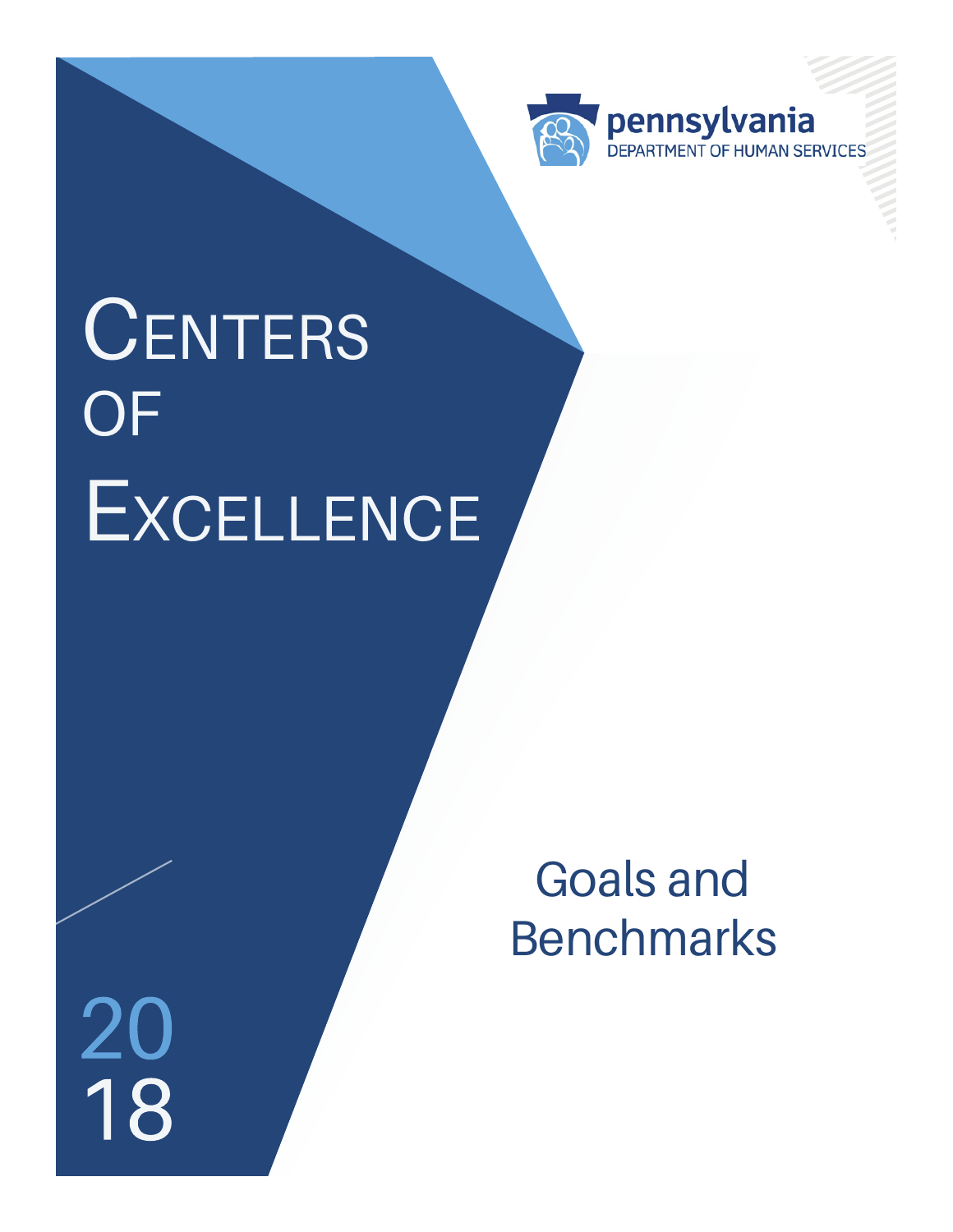# TABLE OF CONTENTS

| 1. Deploy a community-based care management team to support<br>individuals with OUD<br>2. Integrate physical and behavioral health<br>3. Increase access to Medication-Assisted Treatment (MAT)                                                                                                    |
|----------------------------------------------------------------------------------------------------------------------------------------------------------------------------------------------------------------------------------------------------------------------------------------------------|
| D. Additional COE Goals and Benchmarks  6<br>1. Organizational Health<br>2. Community Partnership Building<br>3. Participation in Technical Assistance and Learning Network<br>4. Tracking and Reporting Access to Care and Quality Measures<br>5. Budgetary Requirements<br>6. Other Requirements |
|                                                                                                                                                                                                                                                                                                    |
| Appendix B: Community Stakeholders 12                                                                                                                                                                                                                                                              |
|                                                                                                                                                                                                                                                                                                    |
| Appendix D: Data Tracking Dictionary  14                                                                                                                                                                                                                                                           |
|                                                                                                                                                                                                                                                                                                    |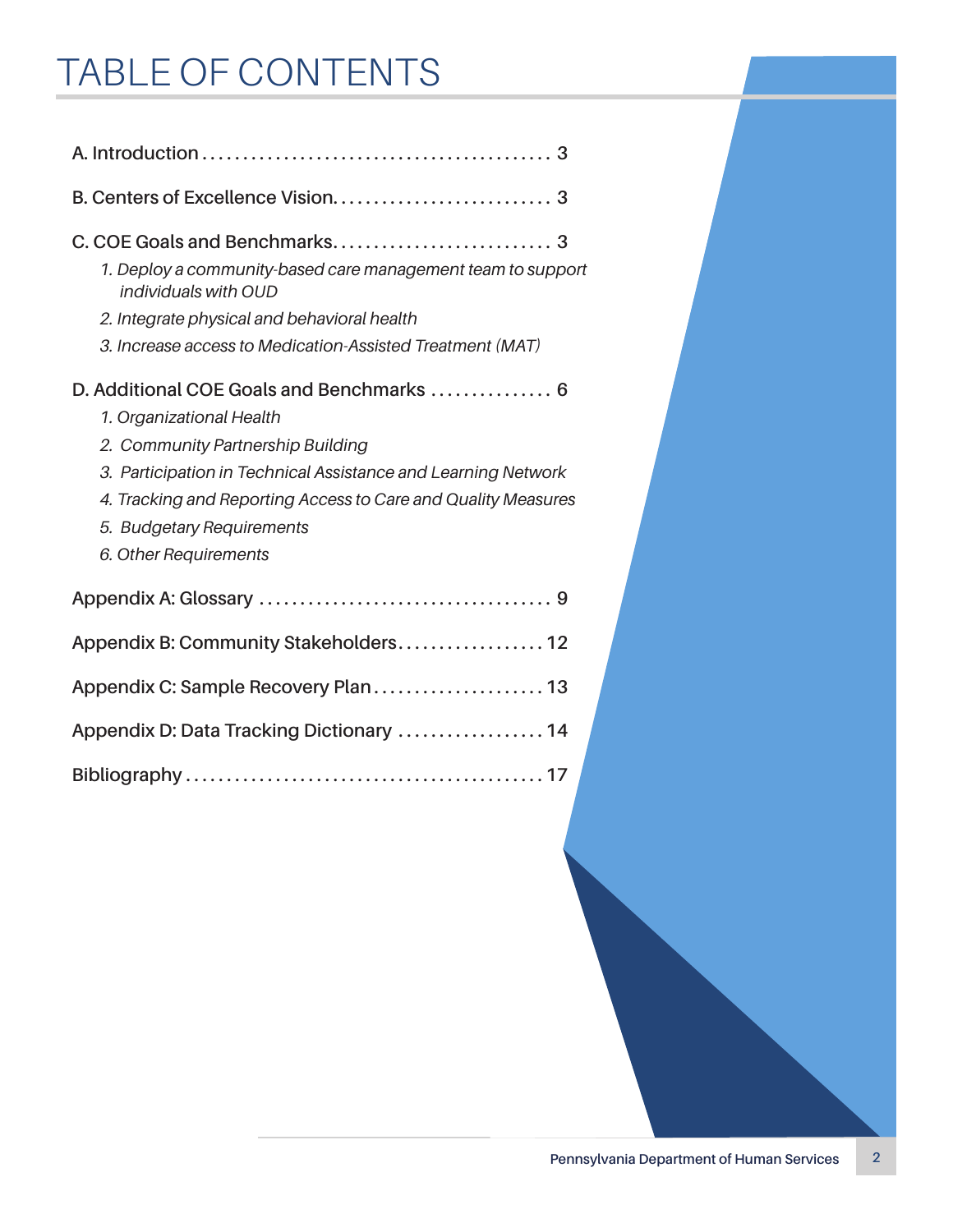### **A. Introduction**

This document provides detailed guidance on the goals and benchmarks that were originally described in the Request for Applications (RFA) that the Center of Excellence (COE) designee signed and submitted. The document should be used to guide COE programs toward the COE vision (see below). The document contains several glossaries within the Appendices. The primary glossary (Appendix A) can be found on page 9, which defines many of the terms used in this document in **bold**. Another glossary (Appendix E) defines the data components in the two primary tracking sheets required by the COE. Lastly, additional resources are available in Appendices B and C.

### **B. COE Vision**

The Pennsylvania Department of Human Services (DHS) defines the vision of the COE as: "ensuring effective care coordination, integrating physical and behavioral health needs for every patient with an Opioid Use Disorder (OUD), and increasing access to Medication-Assisted Treatment (MAT)."

### **C. COE Goals and Benchmarks**

#### 1. Deploy a community-based care management team to support care management of individuals with OUD.

The COE must deploy a **community-based care management (CBCM) team** that 1) consists of licensed and unlicensed professionals that provide a suitable range of behavioral health and primary care expertise and role functions, 2) have shared operations and workflows, and 3) have formal or on-the-job training (1). The **CBCM**  team's activities must not overlap or be redundant of already existing reimbursed care management services.

The COE will:

- 1. Establish one or more **CBCM team** tailored to the needs of each client and situation.
- 2. Employ methods to identify clients within the COE designated area who may need or may benefit from the COE. Develop and maintain a capacity to make **initial contact** with individual where they are physically located (see Appendix B for recommended community stakeholders) in a safe, public location within 30 miles of the COE or within the COE itself.
- 3. Ensure that all uninsured **COE-engaged clients,** who are eligible for Medicaid, are appropriately enrolled within 60 days of becoming **engaged** with the COE.
	- ◊ If an uninsured **COE-engaged client** is not eligible for Medicaid, the COE will conduct a **referral** to the appropriate Single County Authority (SCA).
- **4. Engage** clients in identifying their treatment and **non-treatment** needs for care and the particular clinicians or other individuals to address those needs.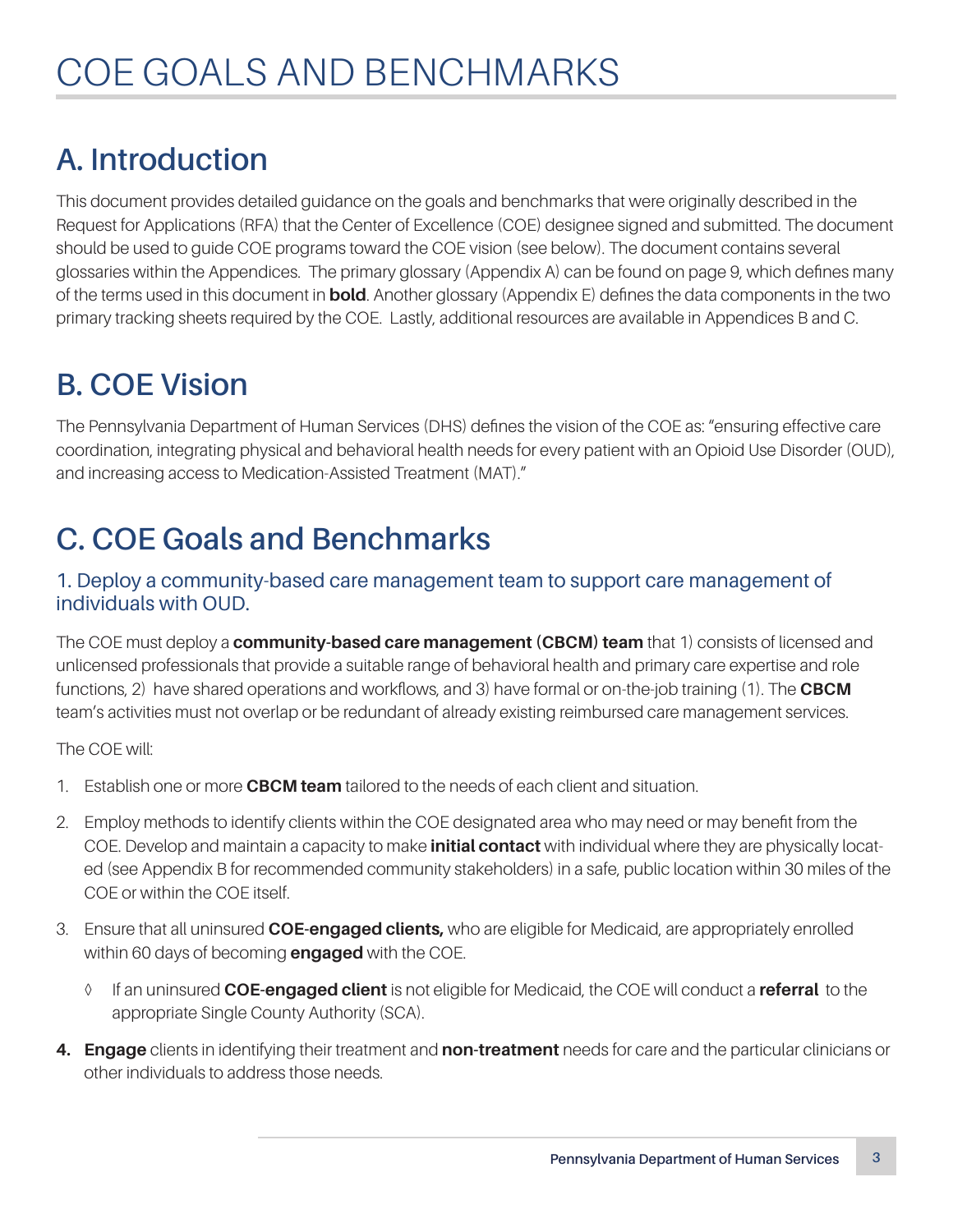# COE GOALS AND BENCHMARKS

- 5. Involve both the client and **CBCM** to create an explicit, unified, and coordinated **care plan** that addresses each **COE-engaged client's** treatment and **non-treatment needs**, with systematic follow-up and adjustment of the **care plan** if the client is not improving as expected.
- 6. The **CBCM COE-engaged client's care plan** should be supported by 1) the client expecting that his/her behavioral and physical health care needs will be coordinated as a standard of care, 2) COE office practice, leadership alignment, and business model, and 3) a continuous quality improvement and measurement of effectiveness that routinely collects and uses data and periodically examines and reports outcomes.
- 7. Ensure every **COE-engaged client** receives a **Level of Care Assessment** by a licensed professional within 7 days of **initial contact,** if the client consents to receive OUD treatment services and the **Level of Care Assessment** has not already been completed with the client within the past 6 months.
	- ◊ If the **COE-engaged client** consents to receive OUD treatment services, the COE will identify and **engage** with an appropriate **OUD treatment provider** per **Level of Care Assessment** and client choice, and ensure client admission to OUD treatment within 14 calendar days of **initial contact** with the **CBCM** team.
	- ◊ If the **COE-engaged client** does not consent to receive OUD treatment services, the **CBCM** team will still prepare individualized **care plans** that (see Appendix C for example plan) provide **positive support services**, utilizing **motivational interviewing** to progress the client toward addressing treatment needs.
- 8. Utilize the Prescription Drug Monitoring Program (PDMP) and urine drug screen testing as allowed, required by law, and appropriate to identify individuals at increased risk for inappropriate medication usage per Pennsylvania Prescribing Guidelines for opioids and benzodiazepines (2).
- 9. Administer the Outcomes Tool face-to-face within 30 days of the initial COE treatment admission date, then re-administer it face-to-face every six-months thereafter.

The COE may place an individual in an inactive status from COE services if:

- 1. He or she voluntarily elects to discontinue participation in the program; or
- 2. He or she consistently participates in SUD treatment and establishes community supports that perpetuate the **recovery** process.

#### 2. Integrate physical and behavioral health.

#### The COE will:

- 1. Utilize **motivational interviewing** principles (3) to motivate and encourage clients with OUD during continued **engagement** to follow the **care plan** that addresses both treatment (in both **physical** and **behavioral health)**and **non-treatment needs**.
- **2. Assess** the **COE-engaged client's physical** and **behavioral health** needs and **non-treatment needs** against the client's **care plans** every 30 days, and update the **care plans** to reflect progress every 6 months (4).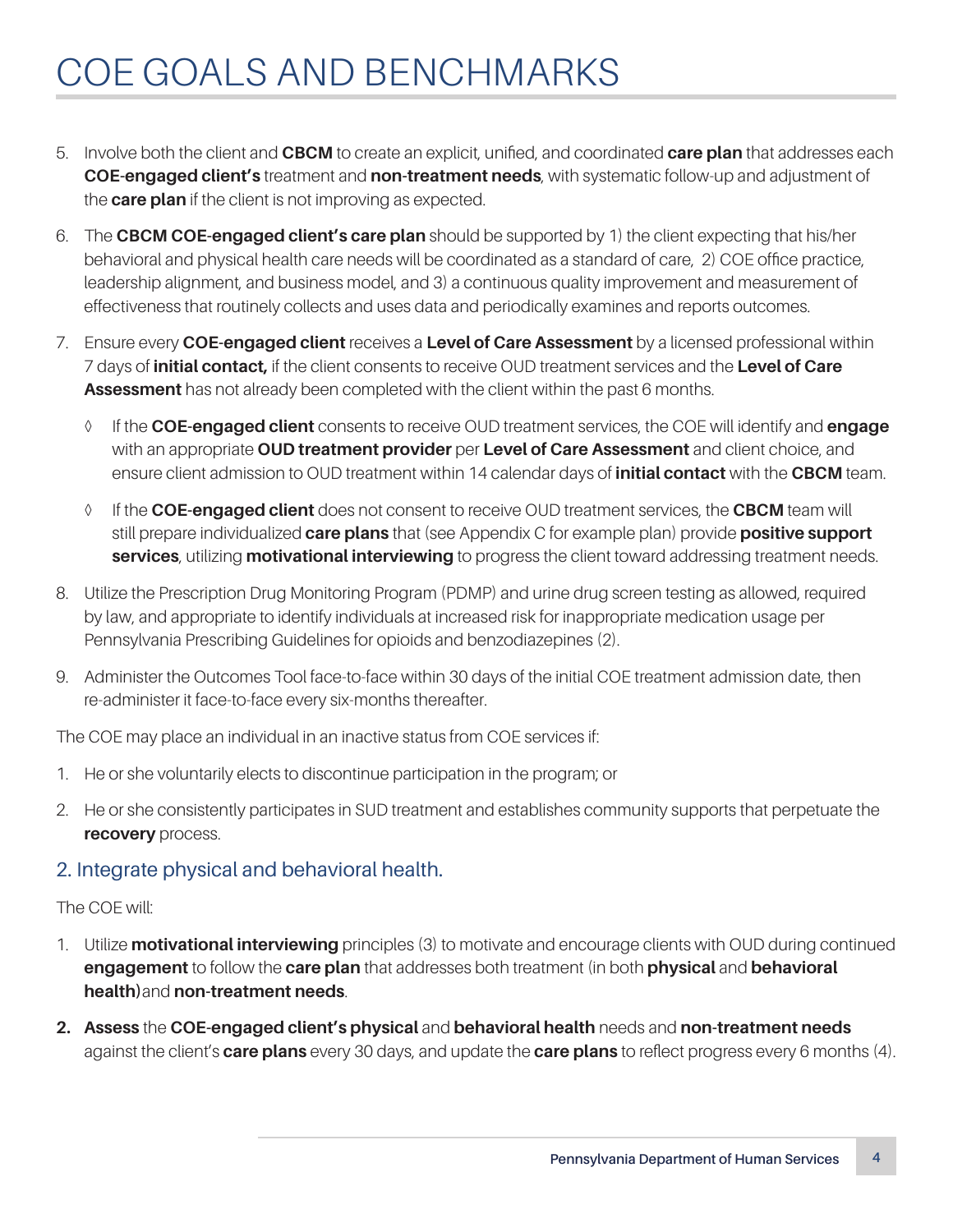# COE GOALS AND BENCHMARKS

- 3. Ensure every **COE-engaged client** is **engaged** in primary care that is provided either on-site or elsewhere, as demonstrated by a signed consent form between the primary care physician and the COE **CBCM** team, and at least one follow-up primary care visit as defined by the client's **care plan** within 6 months of COE client **engagement**.
- 4. Ensure every **COE-engaged client** identified as a pregnant female is **engaged** with an OB/GYN, either on-site or elsewhere, as demonstrated by a signed consent form between the OB/GYN provider and COE **CBCM** team, and at least one follow-up OB/GYN visit as defined by the client's **care plan** within 6 months of COE client **engagement.**
- 5. Ensure every **COE-engaged client** has a defined licensed **behavioral health** provider, either on-site or elsewhere, as demonstrated by a signed consent form between the **behavioral health** provider and the COE **CBCM** team, and at least one follow-up visit as defined by the client's **care plan** within 6 months of COE client **engagement**.
	- ◊ As appropriate, work with telemedicine psychiatry providers in rural area to increase the referral for appropriate treatment of behavioral health.
- 6. Ensure all patients receiving medication for the treatment for OUD has an established and implemented pathway to **psychosocial interventions** for every **COE-engaged client** receiving MAT, per the client's **care plan**(6).

#### 3. Increase access to Medication-Assisted Treatment (MAT).

The U.S. Department of Human Services, Substance Abuse and Mental Health Services Administration (SAMHSA) defines MAT as the use of medications, in combination with counseling and behavioral therapies, to provide a whole-patient approach to the treatment of Substance Use Disorders (SUD)(5). MAT is clinically driven with a focus on individualized patient care. Research continues to demonstrate medication, along with behavioral therapies, results in successful outcomes (6).

The COE will:

- 1. Provide access on-site that is available within 24 hours to at least one medication for the treatment of OUD (e.g. buprenorphine, methadone, naltrexone), as determined by both client choice and treatment needs **assessed** during **initial contact** or ongoing **engagement**.
- 2. Establish and implement a **referral** pathway so that every **COE-engaged client** has access within 24 hours for any medication not available on site, as determined by client choice and treatment needs assessed during **initial contact** or ongoing **engagement.**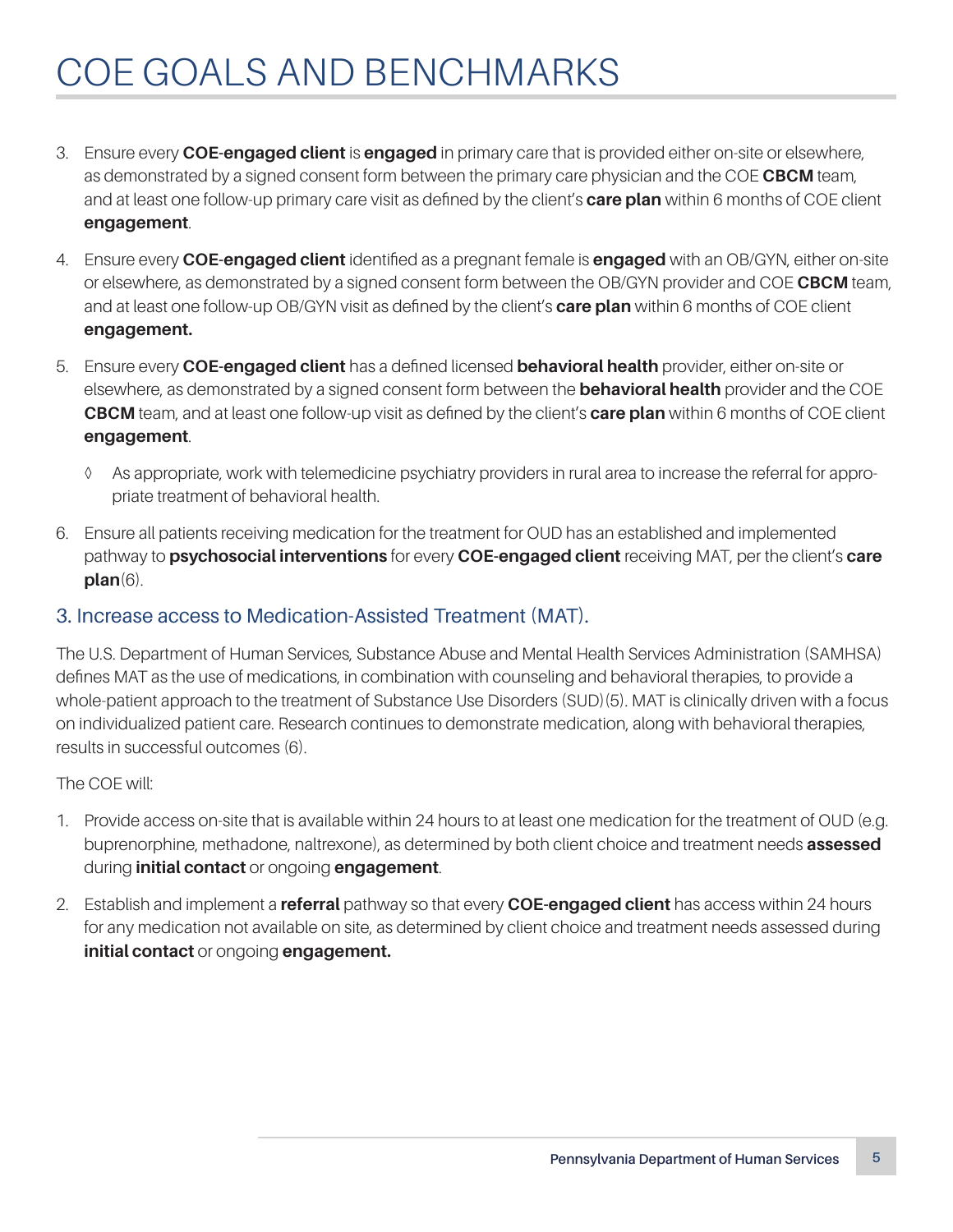### **D. Additional COE Goals and Benchmarks**

#### 1. Organizational Health

The COE will:

- 1. Create and adopt a **vision statement** to guide the work of the COE that aligns with the DHS vision.
- 2. Collect **performance measurements** that allow the COE to assess its performance against it's vision and specified goals and objectives stated in C. and D. of this document. Example **performance measurements** may include results of Urine Drug Screens, or verified face-to-face contact every 30 days.
- 3. Specify and document COE staff organization, roles, and responsibilities, including leadership.
- 4. Develop a training matrix for all COE staff to follow, based upon each staff's development against his/her roles and responsibilities, and identified knowledge gaps per the **performance measurements**.

#### 2. Community Partnership Building

In order to effectively **engage** individuals with OUD in the services that they need, the COE must establish and maintain partnerships with a variety of agencies that can address a **COE-engaged client's** needs.

The COE will:

- 1. Initiate contact and meet at least one time with all community stakeholders defined in Appendix B to discuss the **vision** of the COE, services offered by the COE, and potential referral mechanisms from the community partner to the COE. All meetings should be documented with agenda, attendees present and meeting minutes. If a community partner either does not exist in the area served by the COE, or is unwilling to meet after two attempts, this should be documented and submitted to DHS.
- 2. Convene and facilitate recurring quarterly meetings with **key partners**. The COE will maintain records of the agendas, attendees, and meeting minutes. The goals of these meetings are to:
	- ◊ Review and report existing services to address treatment needs in the community;
	- ◊ Identify and report opportunities to collaborate and bridge treatment and recovery support gaps; and
	- ◊ Develop strategies to achieve effective **coordinated care** between **key partners.**

*Note: Counties with more than one COE will work cooperatively with the other COE(s) to convene the key partners.* 

#### 3. Participation in Technical Assistance and Learning Network

DHS engaged the University of Pittsburgh's School of Pharmacy Program Evaluation & Research Unit (PERU) to develop the Learning Network. Full participation by each COE is expected in the Learning Network and with Technical Assistance. Each COE will be expected to use \$5,000 of the FY17-18 grant funding to participate in a learning network that supports professional development activities that supplement Learning Network events.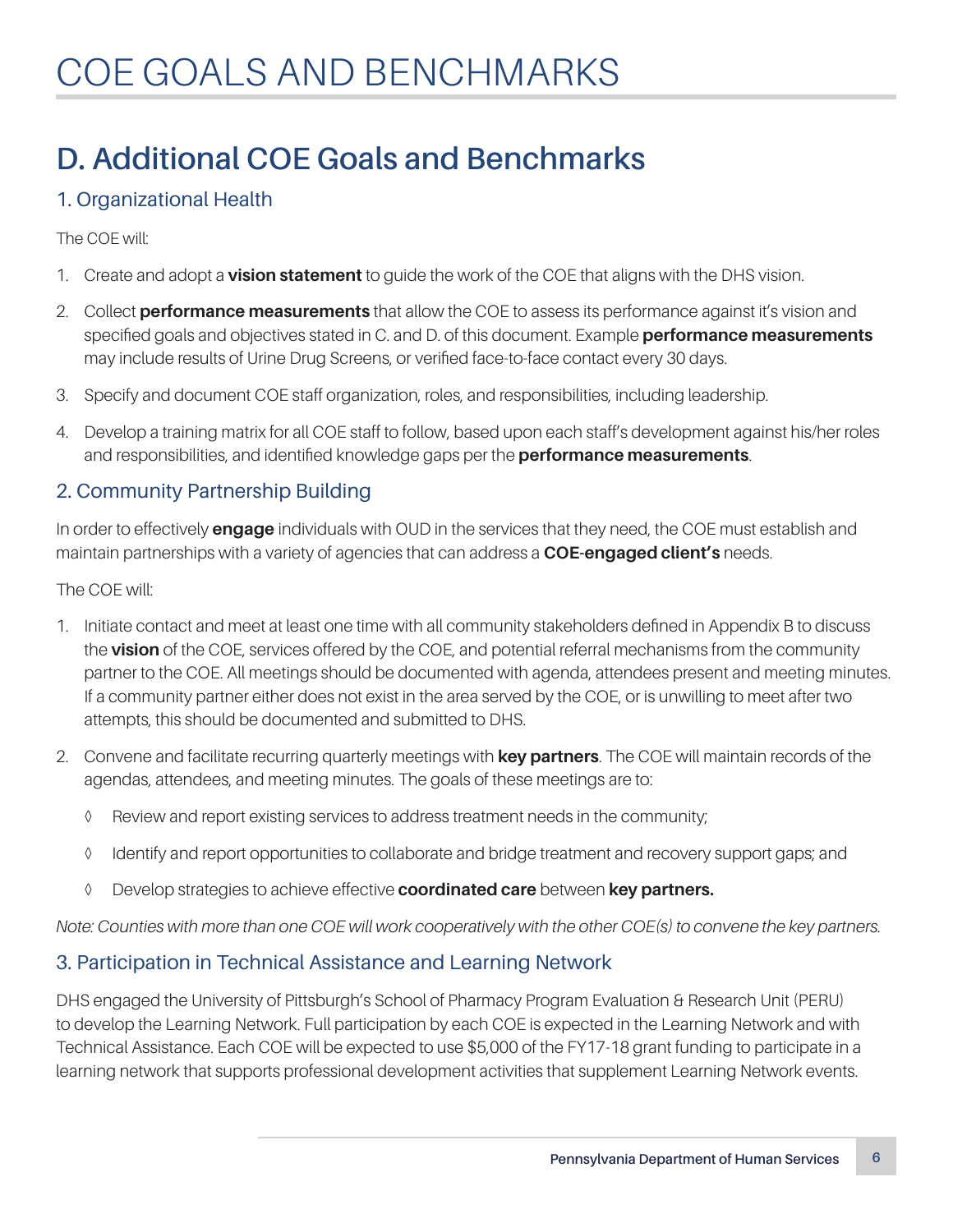#### The COE will:

- 1. Participate fully in PERU's Technical Assistance Program, including attending Need's Assessment Report site visits, data and Technical Assistance phone calls and webinars, and timely execution of an agreed upon individualized Technical Assistance plan specified by goals and timelines.
- 2. Provide quarterly updates to PERU regarding execution of the COE Requirements specified in Goals 1-3.
- 3. Participate fully in all in-person and regional Learning Network events and online Learning Community, including attending all events, completing action items, and logging into the Learning Community at least every 30 days.

#### 4. Tracking and Reporting Access to Care and Quality Outcomes

To track and report metrics at an individual and aggregate level, the COE will maintain the DHS-provided Care Management Report and Quality Data Report tracking spreadsheets that record quality, care management, and outcomes for each individual receiving COE services and supports as specified in Appendix D. In addition, the COE will maintain the Provider Profile, COE Medicaid Cross Reference Spreadsheet, and COE Outcomes Survey. Data is required to be submitted monthly on the last day of the month for the preceding month through an established DocuShare site. The COE is expected to report data elements for all **COE-engaged clients** seen, regardless of their Medicaid enrollment status beginning in July 2018.

#### 5. Budgetary Requirements

A FY 17-18 budget should be submitted by each COE. The majority of the OUD-COE money must be used for care management of individuals with OUD. The following are allowable COE expenses:

- 1. Salary and benefits of the care management staff;
- 2. Salary and benefits, or a pro-rated portion of salary and benefits, of a manager or supervisor of the care management team, as well as other employees involved in the administration and oversight of the COE (e.g., data entry, reporting) commensurate with the amount of time devoted to the COE;
- 3. Up to \$25,000 (5%) per fiscal year for minor computer equipment and software purchases, which may include computer equipment (e.g., personal computer, tablet, laptop) and mobile devices (or reimbursement for use of personal devices);
- 4. Travel-related costs (e.g., reimbursement for mileage for the **CBCM** team);
- 5. Up to \$15,000 (3%) in FY 16-17, and \$5,000 (1%) in FY 17-18 for expenses related to participation in the Learning Network; and
- 6. Up to \$15,000 (3%) per fiscal year for operating expenses, which may include expenses for rent, utilities, taxes, insurance, supplies, printing/copying and telephone.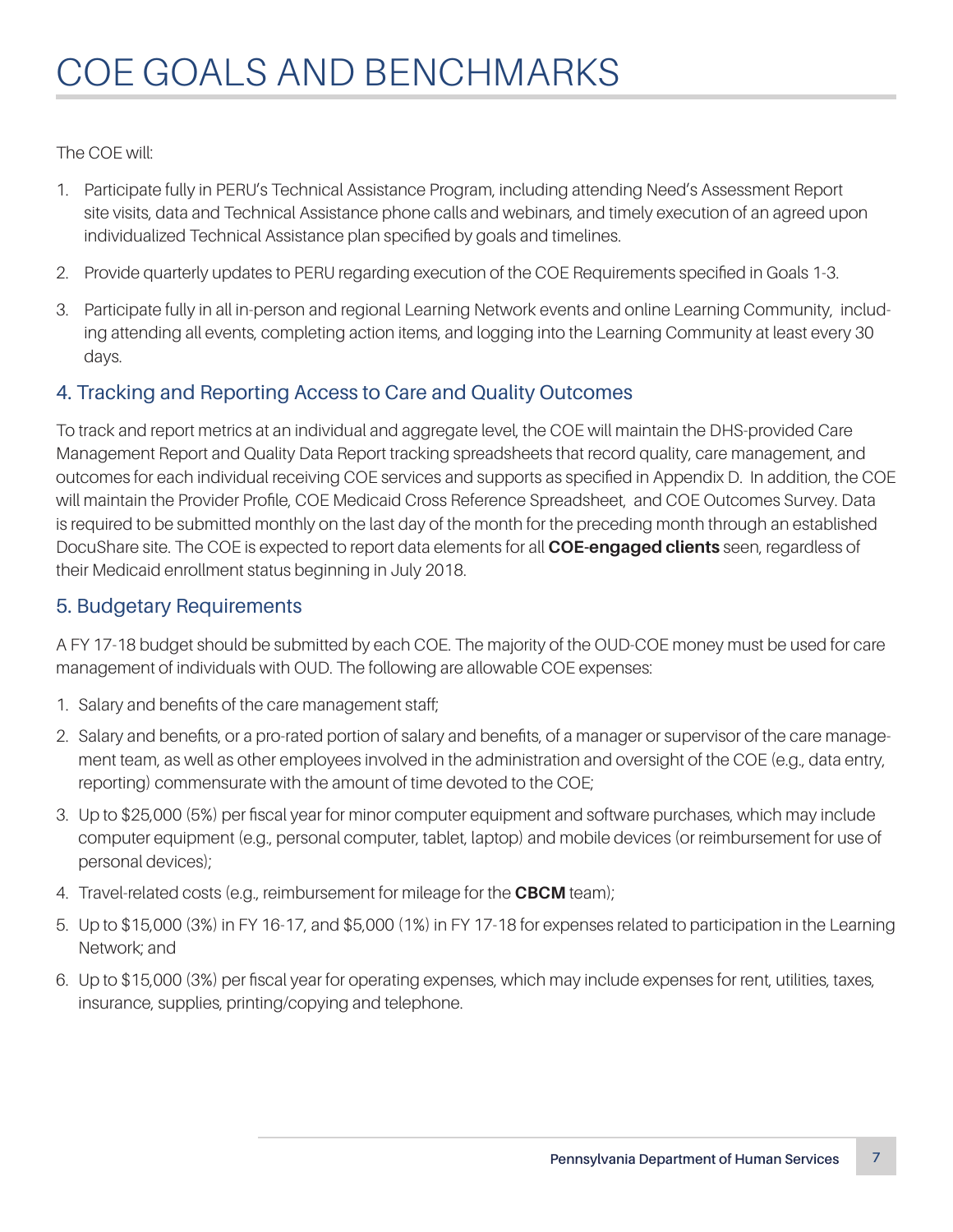# COE GOALS AND BENCHMARKS

The following are not allowable COE expenses:

- 1. Treatment services and other client-related support services that are covered under the Medical Assistance program (i.e., services included on the Medical Assistance program Fee Schedule or covered under a contract or an agreement between the provider and a physical or behavioral health managed care organization, as well as services that are covered under the individual's private insurance), given that the **CBCM** team's activities must not overlap or be redundant of already existing reimbursed care management services;
- 2. Neither the COE nor any provider with which it collaborates to provide services to COE clients may charge COE clients cash for any OUD related services;
- 3. Vehicles;
- 4. Computer system, including electronic health record software; and
- 5. Brick and mortar or other capital costs or fixed assets (e.g. new building, renovations).

#### 6. Other Goals and Benchmarks

- 1. The COE will initiate treatment for and engage at least 300 new clients in its first year of operation. A new client is an individual who has not had services within the past 60 days. The COE is not required to engage 300 new clients in FY17-18, but rather to continue to serve those already engaged and continue to engage new clients at least until 300 clients are engaged.
- 2. The COE will follow the **Public Health Services Act** and **Federal Confidentiality Regulations**, and **State Confidentiality Regulations**. DHS reserves right to audit pursuant to its regulations if it is suspected that confidentiality requirements are not being followed appropriately.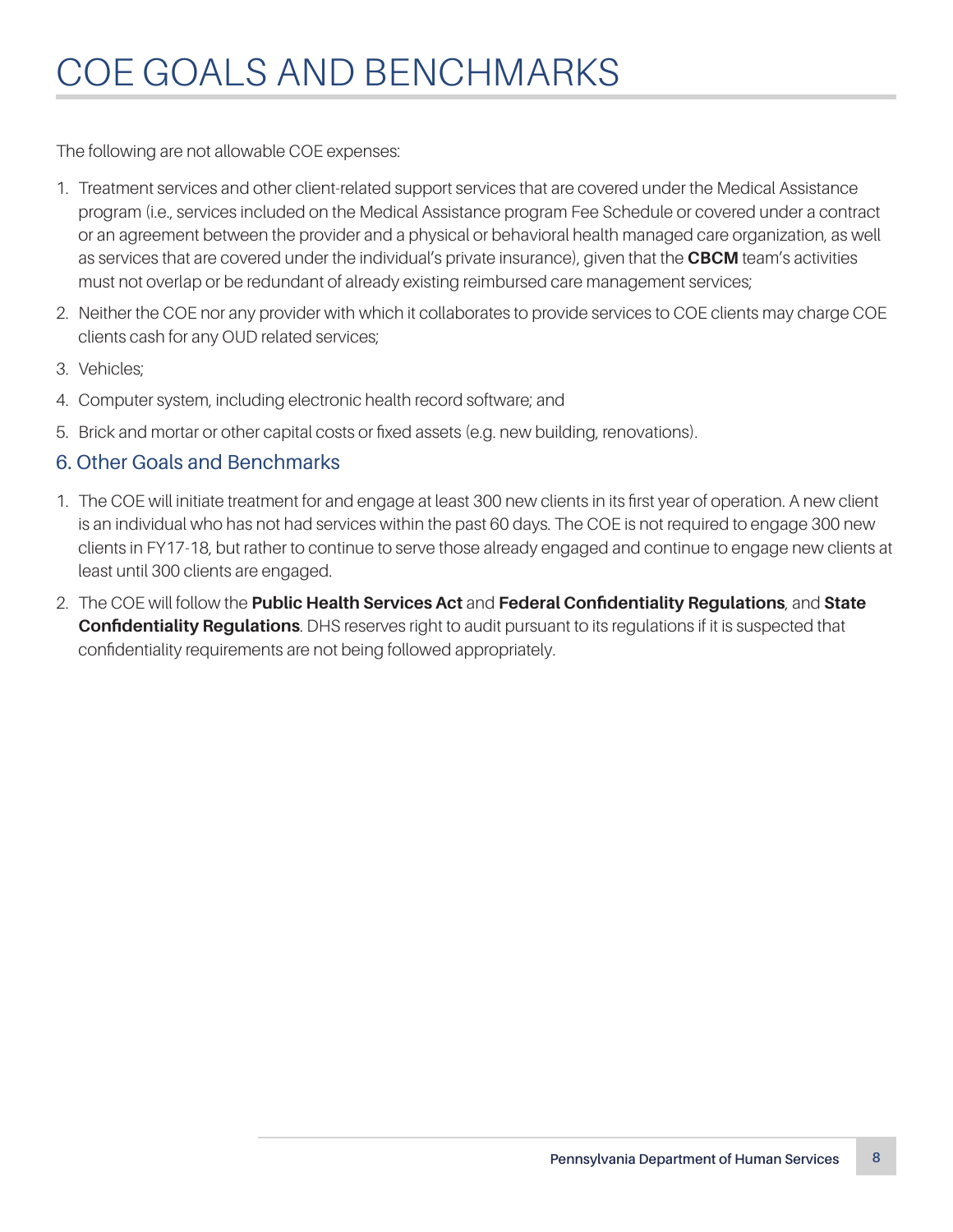### APPENDIX A: GLOSSARY

**Assessment:** An on-going process by which the Community Based Care Management team is able to determine the client's physical, behavioral, and social needs, as well as client's strengths, weaknesses, and goals (4).

**Behavioral Health:** An umbrella term for care that addresses the impact of behavioral problems on health. Encompasses mental health care and substance use disorder (SUD) treatment, as well as health-related behaviors and the effect of stress on physical symptoms (1).

**Care Management:** Development and management of a client's individual care plan that addresses the physical and behavioral health needs of the client along with the positive support services, by working directly with individuals and service agencies to coordinate and facilitate services to address the issues and needs that often occur concurrently with an Opioid Use Disorder. Care management will provide services guided by a recovery-based philosophy of care, supporting the client's continuing stability and wellness as the client moves through the recovery continuum.

**Care Plan:** A explicit, unified, and integrated plan that contains assessments and plans for biological/physical, psychological, cultural, social, and organization of care aspects of the patient's health and health care. Scope includes prevention, acute, and chronic/complex care.

**COE-Engaged Client:** Clients that have completed initial contact with a Community Based Care Management member, Level of Care Assessment, and confirmed Treatment Admission. Following these items, face-to-face meetings should occur, at a minimum, every 30 days with demonstrated success toward care plan goals.

**Community-Based Care Management (CBCM) Teams:** Multi-disciplinary teams, including licensed and un-licensed professionals, that are responsible for coordinating both clinical and non-clinical services for individuals with complex illnesses (7). Community Based Care Management teams are responsible for connecting individuals to community resources and navigating transitions of care. These teams engage with individuals to promote whole-person care across the spectrum of providers, settings, and care systems (8). Community Based Care Management teams develop sustained relationships with clients through face-to-face contact.

**Coordinated Care:** The organization of patient care activities between two or more participants involved in care, to facilitate appropriate delivery of healthcare services. Organizing care involves the marshaling of personnel and other resources needed to carry out required care activities, and often managed by the exchange of information among participants responsible for different aspects of care (1).

**Engage/Engaged/Engagement:** Documented client or client provider contact in accordance with care plan goals, at a minimum of every 30 days. If it is a client provider, consent must be documented to share appropriate information regarding the client's care that can be reported to Pennsylvania Department of Human Services.

**Federal Confidentiality Regulations (42 CFR Part 2 and 45 CFR Part 96):** 42 CFR Part 2 applies to any individual or entity that is federally assisted and holds itself out as providing, and provides alcohol or drug abuse diagnosis, treatment, or referral to treatment. The regulations restrict the disclosure and use of alcohol and drug patient records which are maintained in connection with the performance of any federal assisted alcohol and drug abuse program (9). 45 CFR Part 96 applies to the Substance Abuse Prevention and Treatment Block Grant, which is administered by the Substance Abuse and Mental Health Services Administration. More information can be found at https://www.law.cornell.edu/cfr/text/45/part-96/subpart-L.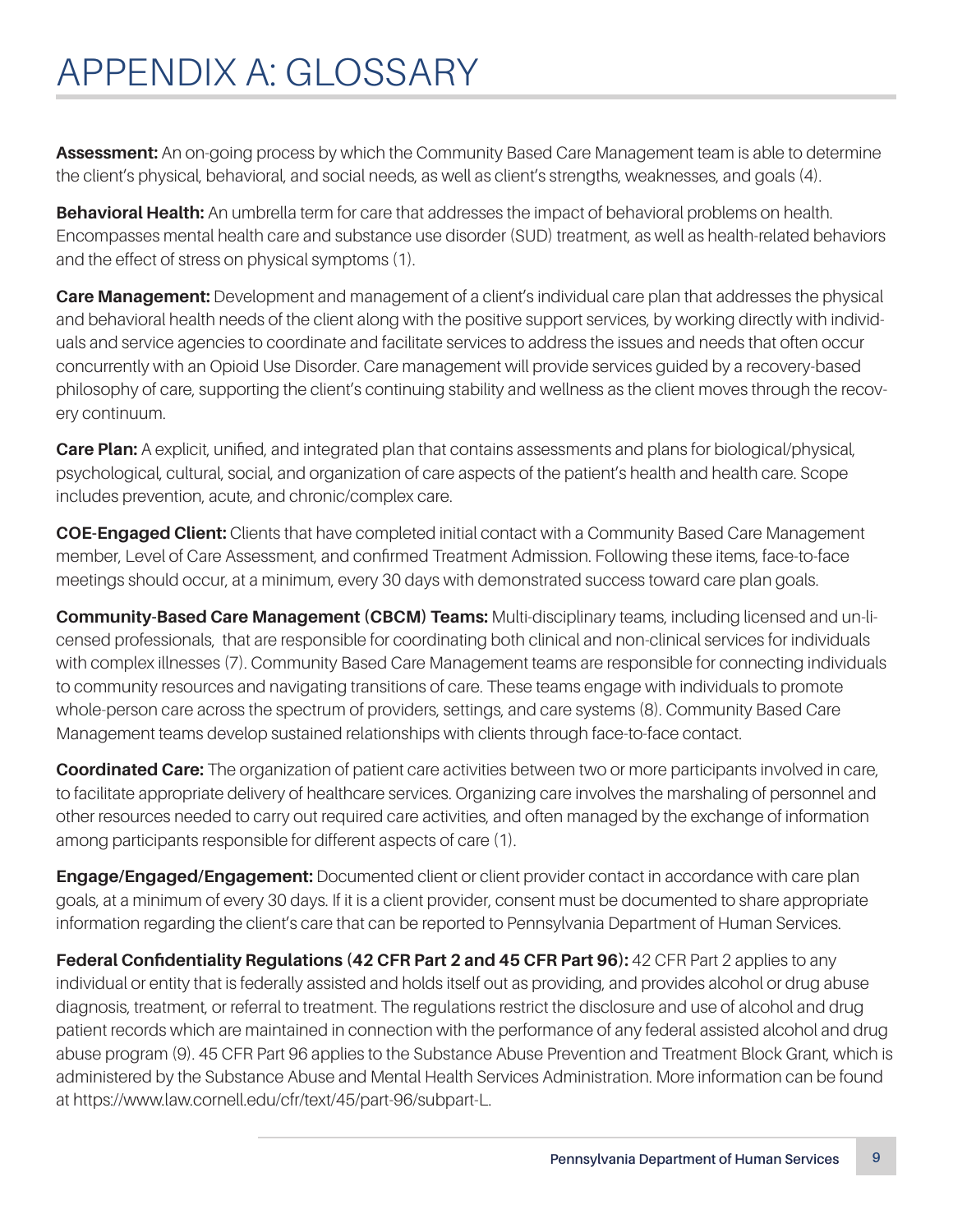### APPENDIX A: GLOSSARY

**Initial Contact:** Face-to-face meeting with a client, that includes a strategy for enhancing client engagement and an assessment of the client's treatment and non-treatment needs.

**Key Partners:** Single County Authority, Hospital and Hospital Systems, Managed Care Organizations, Primary Care Physicians, and Opioid Use Disorder Treatment Providers for COE-engaged clients.

**Level of Care Assessment:** Face-to-face interview with the individual to ascertain treatment needs based on the degree and severity of alcohol and other drug use through the development of a comprehensive confidential personal history, including significant medical, social, occupational, educational, and family information (examples are Pennsylvania Client Placement Criteria and American Society of Addiction Medicine Criteria).

**Motivational Interviewing (MI):** A directive, client-centered counseling style for eliciting behavior change by helping clients to explore and resolve ambivalence. The spirit of motivational interviewing can be described as collaborative, evocative, and honoring patient autonomy (3).

**Non-Treatment Needs:** Include services such as housing, food, transportation, voter registration, employment, education, job training, and interpreter.

**Opioid Use Disorder Treatment Provider:** Opioid Use Disorder treatment providers are licensed by the Pennsylvania Department of Drug and Alcohol Programs to provide drug and alcohol services to clients with an Opioid Use Disorder.

**Performance Measurement:** Regular measurement of processes and outcomes, which generates reliable data that can be used to continuously improve the effectiveness and efficiency of programs.

**Physical Health:** Management of acute and/or chronic physiological health conditions or co-morbidities. Also includes maintenance health appointments including, but not limited to: yearly physicals vaccinations, reproductive health screenings, Sexually Transmitted Infection screenings (including Hepatitis C and Human Immunodeficiency Virus), and dental care.

**Positive Support Services:** Culturally and linguistically appropriate services that facilitate recovery, wellness, and linkage to and coordination among services providers, and other supports shown to improve quality of life.

**Psychosocial Interventions:** Interpersonal or informational activities, techniques, or strategies that target biological, behavioral, cognitive, emotional, interpersonal, social, or environmental factors (10).

**Public Health Services Act (42 U.S.C §§ 290ee-3, 290dd-2):** Requires that the identity, diagnosis, prognosis, or treatment of any patient which are maintained in connection with the performance of any program or activity relating to substance abuse education, prevention, training, treatment, rehabilitation, or research, which is conducted, regulated, or directly or indirectly assisted by any department or agency of the United States shall, except as provided to the Uniformed Services, be confidential and be disclosed only for the purposes and under the consent of the patient. More information can be found at https://www.gpo.gov/fdsys/pkg/USCODE-2010-title42/pdf/USCODE-2010-title42-chap6AsubchapIII-A-partD-sec290dd-2.pdf (11).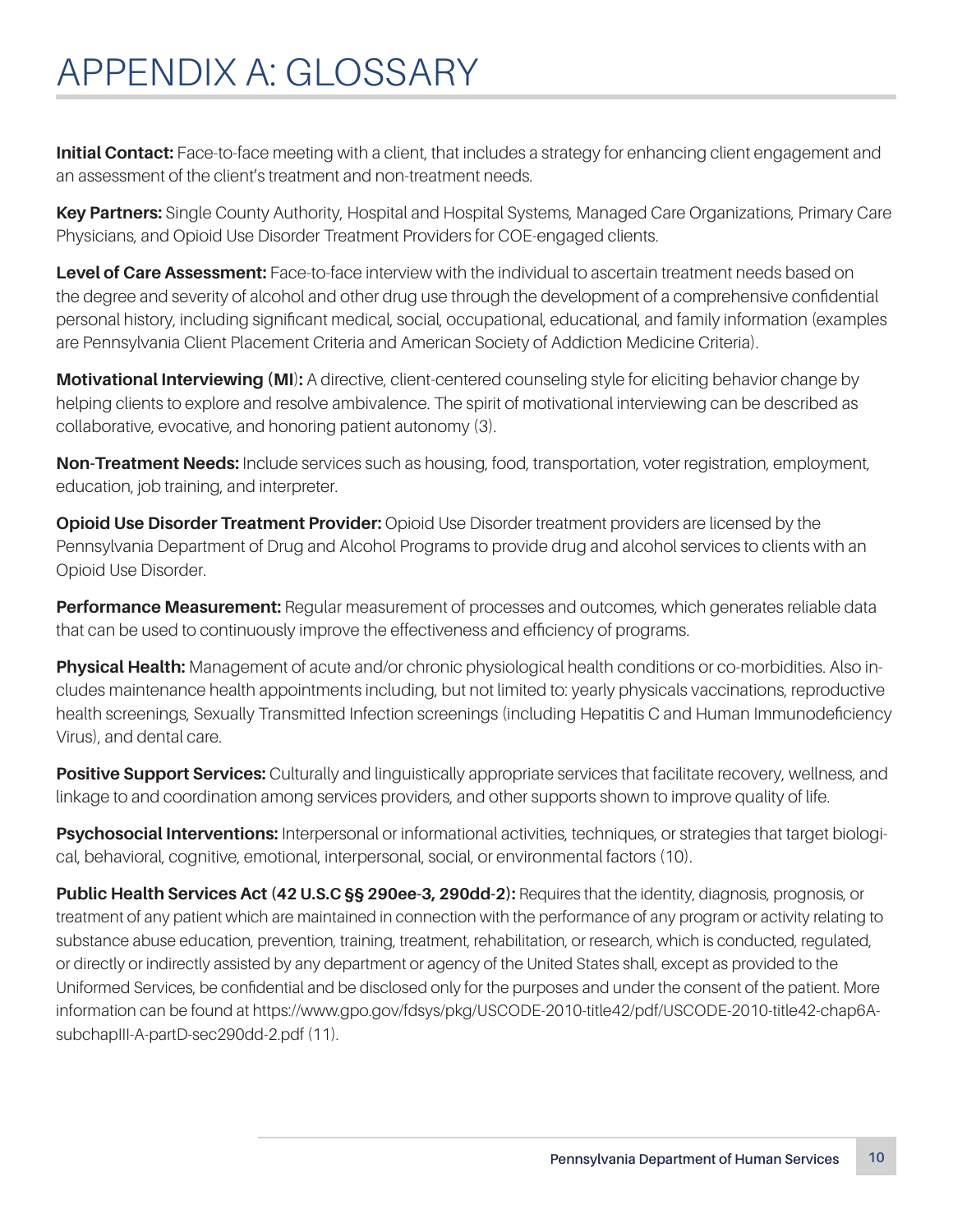### APPENDIX A: GLOSSARY

Recovery: Process of change through which an individual ultimately achieves abstinence from illicit substances and improves health, wellness, and quality of life, as reported by National Council on Alcoholism and Drug Dependence.

**Referral:** Two way connection of the Community Based Care Management team to a recipient agency that will provide services for the COE-engaged client. To be an adequate referral, there must be notification back to the Community Based Care Management team that the information was received and the client accessed services.

**State Confidentiality Regulations (4 Pa. Code §§ 255.5 and 257.4):** 4 Pa. Code §§ 255.5 states that information and reporting systems shall not disclose or be used to disclose client oriented data which reasonably may be utilized to identify the client to any person, agency, institution, governmental unit, or law enforcement personnel. More information can be found at https://www.pacode.com/secure/data/004/chapter255/s255.5.html (12). 4 Pa. Code §§ 257.4 requires, as a component of the Comprehensive Drug and Alcohol Treatment and Prevention Plan, that each SCA shall, in cooperation with service providers, develop a plan for the provision of a case management system for all individuals entering or currently a client of drug or alcohol treatment services provided by the Single County Authority Confidentiality information is detailed and can be found at https://www.pacode.com/secure/ data/004/chapter257/s257.4.html (13).

**Vision:** A vision statement should clearly and specifically outline the ideal conditions the COE hopes to attain. This vision should serve as a guide for decision-making in the COE and should be understood by all staff. The COE vision must encompass effective care coordination, integrated physical and behavioral health, and client access to Medication-Assisted Treatment.

\*Most definitions above were adapted from the Lexicon for Behavioral Health and Primary Care Integration: Concepts and Definitions Developed by Expert Consensus (1).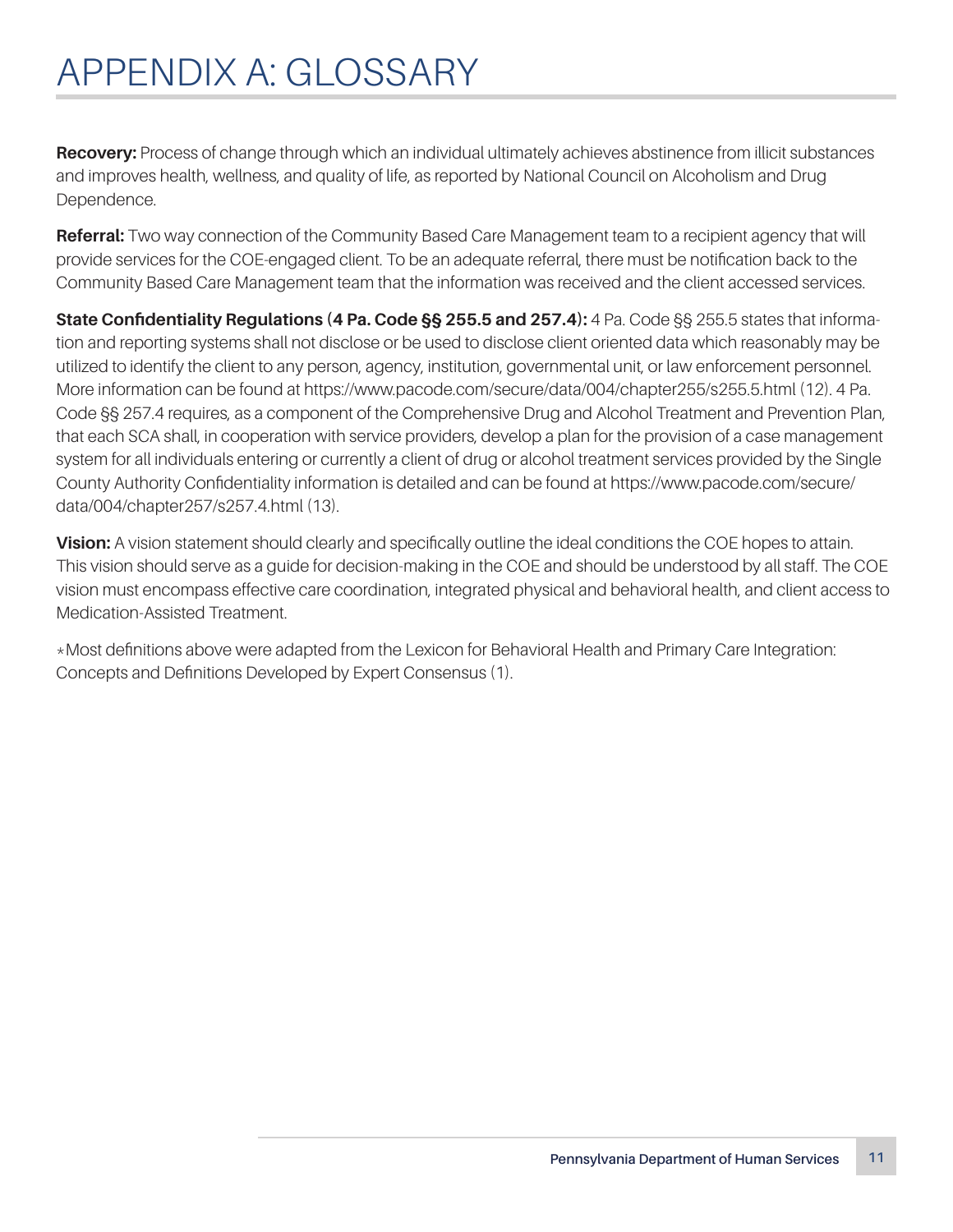### APPENDIX B: COMMUNITY STAKEHOLDERS

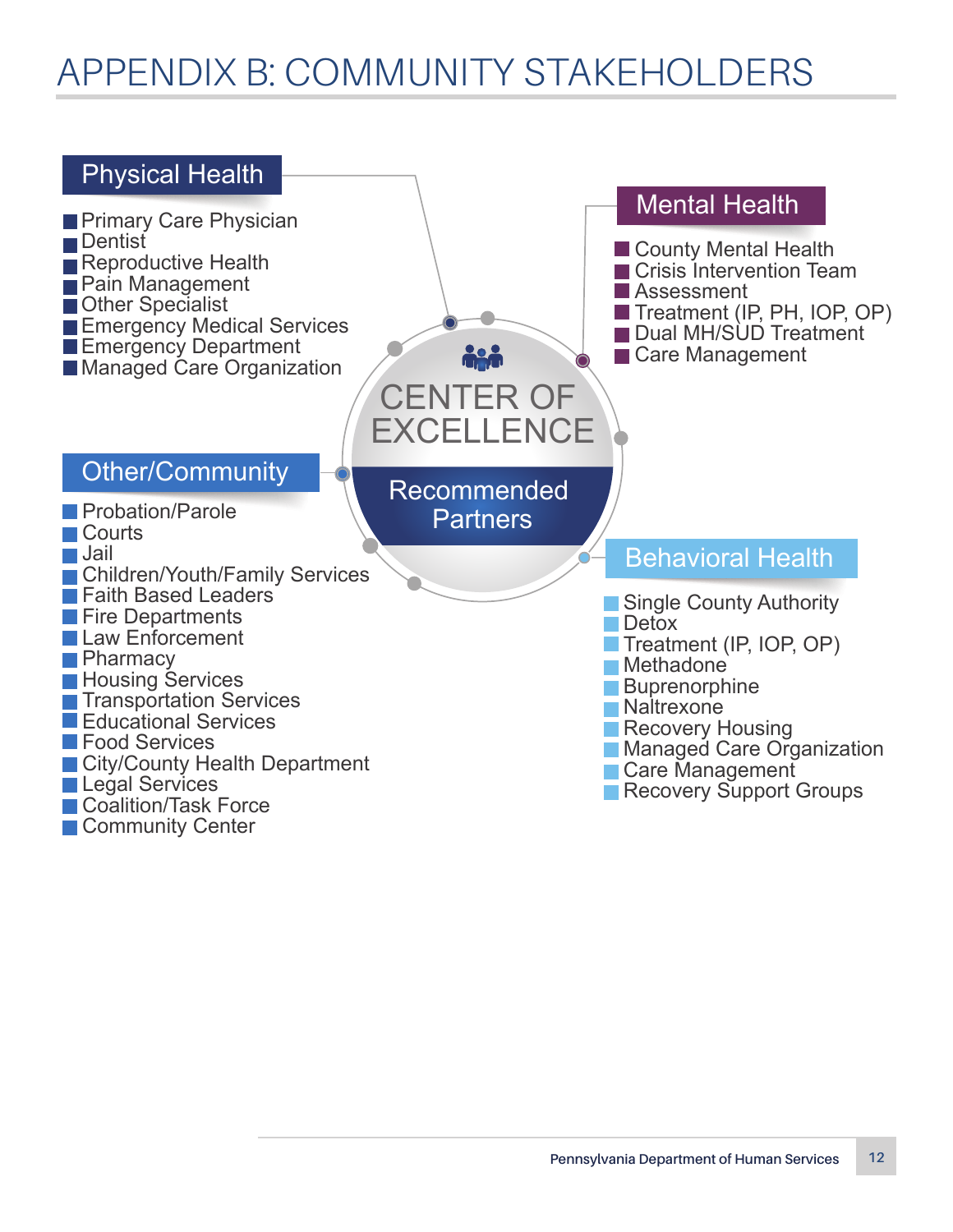# APPENDIX C: SAMPLE RECOVERY PLAN

| <b>Goals and Aspirations</b>                    | Resources, Strengths and Skills   Barriers and Problems    |                                                                                    |
|-------------------------------------------------|------------------------------------------------------------|------------------------------------------------------------------------------------|
| What do I want?<br>What do I currently have?    | What do I have access to?<br>What have I used in the past? | What barriers or issues do I<br>need to remove or overcome to<br>achieve my goals? |
| Recovery from Opioid Misuse                     |                                                            |                                                                                    |
| Mental and/or Emotional Health                  |                                                            |                                                                                    |
| Medical and/or Physical Health                  |                                                            |                                                                                    |
| Living Situation and/or<br>Environment          |                                                            |                                                                                    |
| <b>Employment and Financial</b><br>Independence |                                                            |                                                                                    |
| Independence from Legal Issues                  |                                                            |                                                                                    |
| Relationships and Social Support                |                                                            |                                                                                    |
| Education and/or Intellectual<br>Health         |                                                            |                                                                                    |
| Spirituality                                    |                                                            |                                                                                    |
| Leisure and Recreation                          |                                                            |                                                                                    |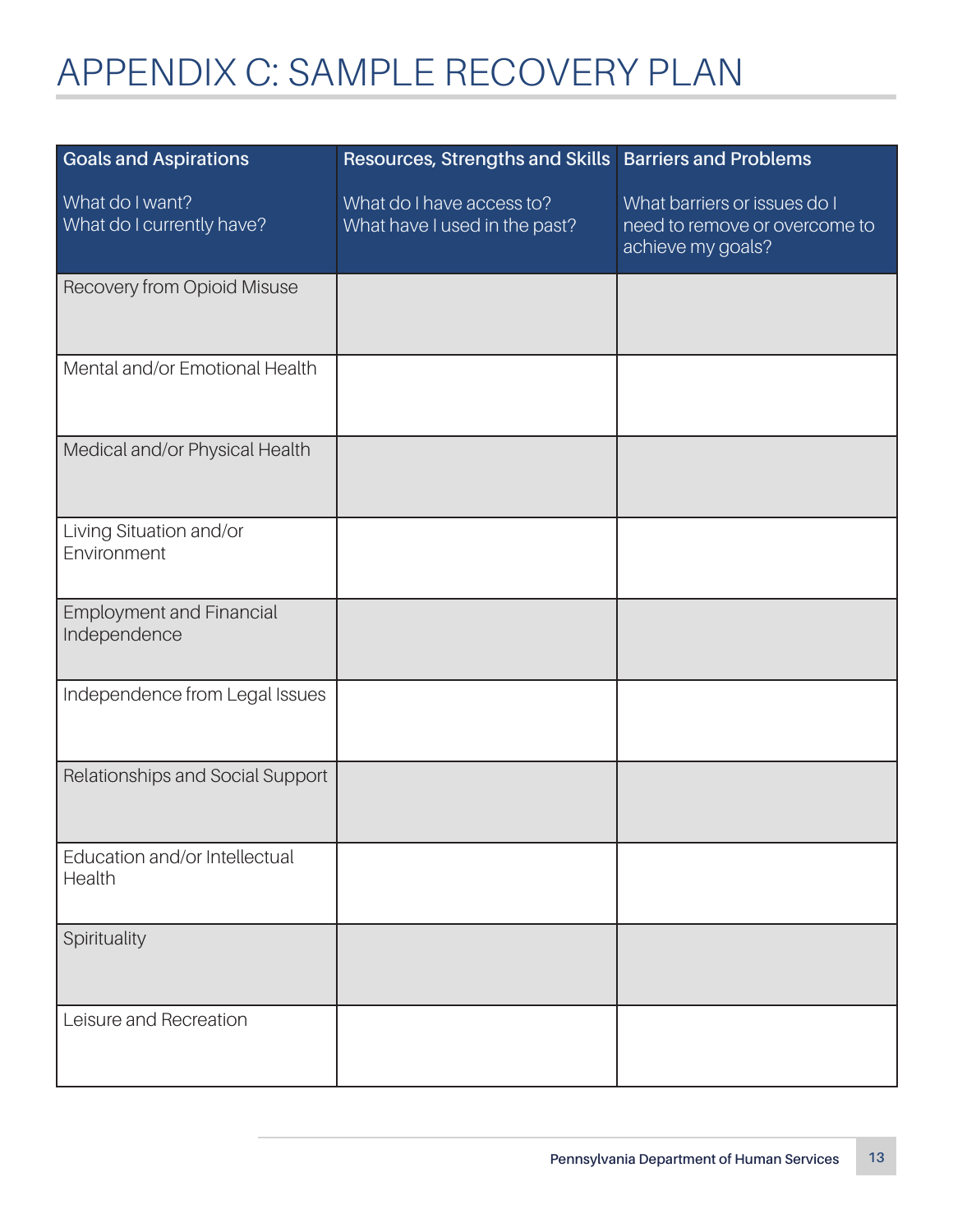### **Care Management Reporting Tracking Sheet**

| <b>COE Care</b><br>Management<br>Reporting | Provide all information on COE Medical Assis-<br>tance (MA) Members and COE Members that do<br>not have MA with a diagnosis of Substance Use<br>Disorder. One line of Unique summarized data is<br>being requested per MA recipient ID.                                                                                                                                                                                                                                                                                                                           | Format         | Length         | Valid<br><b>Values</b> |
|--------------------------------------------|-------------------------------------------------------------------------------------------------------------------------------------------------------------------------------------------------------------------------------------------------------------------------------------------------------------------------------------------------------------------------------------------------------------------------------------------------------------------------------------------------------------------------------------------------------------------|----------------|----------------|------------------------|
| Name of COE                                | Entered on the summary page-will automatically populate.                                                                                                                                                                                                                                                                                                                                                                                                                                                                                                          | N/A            | N/A            | N/A                    |
| <b>COE Care</b><br>Manager                 | First initial and last name (Example: Arleen Smith is A. Smith).<br>If multiple care managers provide support services to a<br>member on one date of service, enter the first initial and last<br>name of each care manager separated by a comma on the<br>same line.                                                                                                                                                                                                                                                                                             | Character      | Unknown        | Unknown                |
| <b>Licensed Care</b><br>Manager            | Enter 'Y' or 'N', to indicate if the Care Management Team<br>member providing the Care Management service is a<br>Licensed professional.                                                                                                                                                                                                                                                                                                                                                                                                                          | Character      | Unknown        | Unknown                |
| Unlicensed Care<br>Manager                 | This field will automatically populate with 'Y' or 'N' based on<br>the answer entered in column C-- "Licensed Professional".                                                                                                                                                                                                                                                                                                                                                                                                                                      | Character      | 1              | Unknown                |
| Date of Service                            | Enter the date (MM/DD/YYYY) the service was performed.                                                                                                                                                                                                                                                                                                                                                                                                                                                                                                            | Date           | 10             | MM/DD/<br>YYYY         |
| <b>MA Recipient ID</b><br>or Other ID      | Enter a valid, unique Medical Assistance Recipient ID (MA<br>ID) on each line. This is the 10-digit number assigned to<br>the Member by the Pennsylvania Department of Human<br>Services. One line per MA Recipient ID. If an individual does<br>not have a MA ID, like the COE code and assign a numeric<br>value (Example: Tadiso, Inc., Patient #1 without a MAID is<br>listed as 01-001). When the patient has been enrolled in<br>Health Choices, enter the MAID on the corresponding line.<br>Also, enter on the COE cross reference tab.                   | Character      | $\leq 10$      | Unknown                |
| Date of Initial<br>Contact                 | Enter the date (MM/DD/YYYY) of the COE initial face-to-face<br>contact with the care manager by individual requesting<br>service, who has NOT had services within 60 days of<br>contact.                                                                                                                                                                                                                                                                                                                                                                          | Date           | 10             | MM/DD/<br><b>YYYY</b>  |
| Service Provider                           | Enter the name of service provider that the care manager<br>has engaged. List full name of the service provider once and<br>then designate the abbreviation used for the same provider<br>in records following. However, if the service occurs at the<br>COE, enter the 2-digit COE code.                                                                                                                                                                                                                                                                         | Character      | Unknown        | Unknown                |
| <b>Activity Location</b><br>Code 1         | <b>Enter Location of Service:</b><br>01=Onsite-COE;<br>02=Transportation;<br>03= Home Visit;<br>04= PH Provider Offic;<br>05= MH Provider's Office;<br>06= Emergency Department;<br>07 = D&A Inpatient Non-Hospital/Hospital Residential Detox;<br>08 = D&A Inpatient Non-Hospital/Hospital Residential Rehab;<br>09 = Acute Mental Health Admission;<br>10= Inpatient Acute Physical Health Admission;<br>11= Medication Assisted Treatment (MAT) Provider;<br>12= Licensed D&A Provider;<br>13= Corrections (Local Jail/State Prison); and/or<br>$14 = Other$ . | <b>Numeric</b> | $\overline{2}$ | $\overline{2}$         |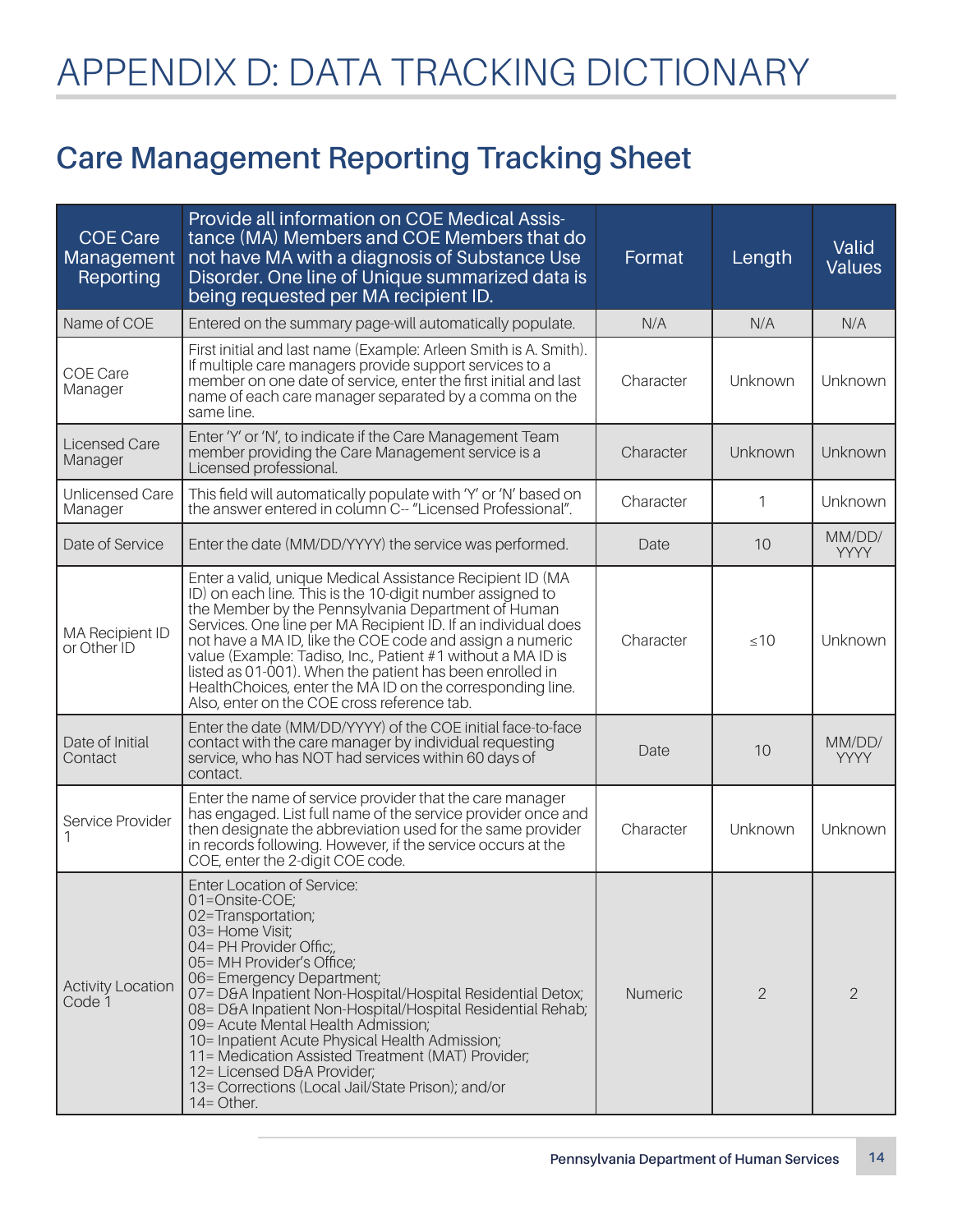### **Care Management Reporting Tracking Sheet, cont'd.**

| <b>COE Care</b><br>Management<br>Reporting                                                                             | Provide all information on COE Medical Assis-<br>tance (MA) Members and COE Members that do<br>not have MA with a diagnosis of Substance Use<br>Disorder. One line of Unique summarized data is<br>being requested per MA recipient ID.                                                                                                                                                                                                                                                                                                                                                                                                                                                                                                                                                                                                                                                                          | Format         | Length         | Valid<br><b>Values</b> |
|------------------------------------------------------------------------------------------------------------------------|------------------------------------------------------------------------------------------------------------------------------------------------------------------------------------------------------------------------------------------------------------------------------------------------------------------------------------------------------------------------------------------------------------------------------------------------------------------------------------------------------------------------------------------------------------------------------------------------------------------------------------------------------------------------------------------------------------------------------------------------------------------------------------------------------------------------------------------------------------------------------------------------------------------|----------------|----------------|------------------------|
| <b>Activity Code 1</b>                                                                                                 | Enter the Activity Codes:<br>01= Evaluation of Needs;<br>02= Care Manger Warm Hand-off;<br>03= Care Manger Follow-up (Call/Letter);<br>04= Care Manager Re-engagement Contact (Call/Letter);<br>05= Referral for Housing;<br>06= Referral for Job Training;<br>07= Referral for Transportation Services;<br>08= Referral for Educational Services;<br>09= Referral for Vocational Services;<br>10= Referral for Food;<br>11= Referral for Healthcare Services;<br>12= Referral for Mental Health Services;<br>13= Referral for Pain Management Services;<br>14= Referral for SUD LOC Evaluation;<br>15= Referral for SUD Treatment;<br>16= Referral for Interpreter Services;<br>17 = Referral for Voter Registration;<br>18 = Referral for Self-Help Meetings;<br>19= Advocacy, please specify (CYS, JPO, AP, PD, CrimJ);<br>20= Face-to-Face Monitoring;<br>21= Urine of Blood Screen; and/or<br>$22 =$ Other. | Numeric        | $\overline{2}$ | $\overline{2}$         |
| Service Provider<br>2                                                                                                  | Same as Service Provider 1 or if "N/A" leave blank.                                                                                                                                                                                                                                                                                                                                                                                                                                                                                                                                                                                                                                                                                                                                                                                                                                                              | Numeric        | $\overline{2}$ | 2                      |
| <b>Activity Location</b><br>Code <sub>2</sub>                                                                          | Same as Activity Location 1 or if "N/A" leave blank.                                                                                                                                                                                                                                                                                                                                                                                                                                                                                                                                                                                                                                                                                                                                                                                                                                                             | <b>Numeric</b> | 2              | $\overline{2}$         |
| <b>Activity Code 2</b>                                                                                                 | Same as Activity Code 1 or if "N/A" leave blank.                                                                                                                                                                                                                                                                                                                                                                                                                                                                                                                                                                                                                                                                                                                                                                                                                                                                 | Numeric        | $\overline{2}$ | 2                      |
| <b>Activity Service</b><br>Provider 3                                                                                  | Same as Service Provider 1 or if "N/A" leave blank.                                                                                                                                                                                                                                                                                                                                                                                                                                                                                                                                                                                                                                                                                                                                                                                                                                                              | Numeric        | $\overline{2}$ | $\mathbf{2}$           |
| <b>Activity Location</b><br>Code 3                                                                                     | Same as Activity Location 1 or if "N/A" leave blank.                                                                                                                                                                                                                                                                                                                                                                                                                                                                                                                                                                                                                                                                                                                                                                                                                                                             | <b>Numeric</b> | 2              | 2                      |
| <b>Activity Code 3</b>                                                                                                 | Same as Activity Code 1 or if "N/A" leave blank.                                                                                                                                                                                                                                                                                                                                                                                                                                                                                                                                                                                                                                                                                                                                                                                                                                                                 | Numeric        | 2              | $\overline{2}$         |
| <b>Inactive Status</b><br>Date                                                                                         | Enter the date (MM/DD/YYYY) of Inactive status decision of if<br>"N/A" leave blank.                                                                                                                                                                                                                                                                                                                                                                                                                                                                                                                                                                                                                                                                                                                                                                                                                              | Numeric        | 8              | MM/DD/<br><b>YYYY</b>  |
| Reason for<br><b>Inactive Status</b>                                                                                   | Enter Reason for Inactive Code: 01= Voluntarily Inactive or<br>02= Care Management Services No Longer Needed<br>If "N/A" leave blank.                                                                                                                                                                                                                                                                                                                                                                                                                                                                                                                                                                                                                                                                                                                                                                            | Numeric        | $\mathbf{2}$   | $\mathbf{2}$           |
| Note: OMHSAS will only accept one COE Care Management Report. Please record all care manager activities on this sheet. |                                                                                                                                                                                                                                                                                                                                                                                                                                                                                                                                                                                                                                                                                                                                                                                                                                                                                                                  |                |                |                        |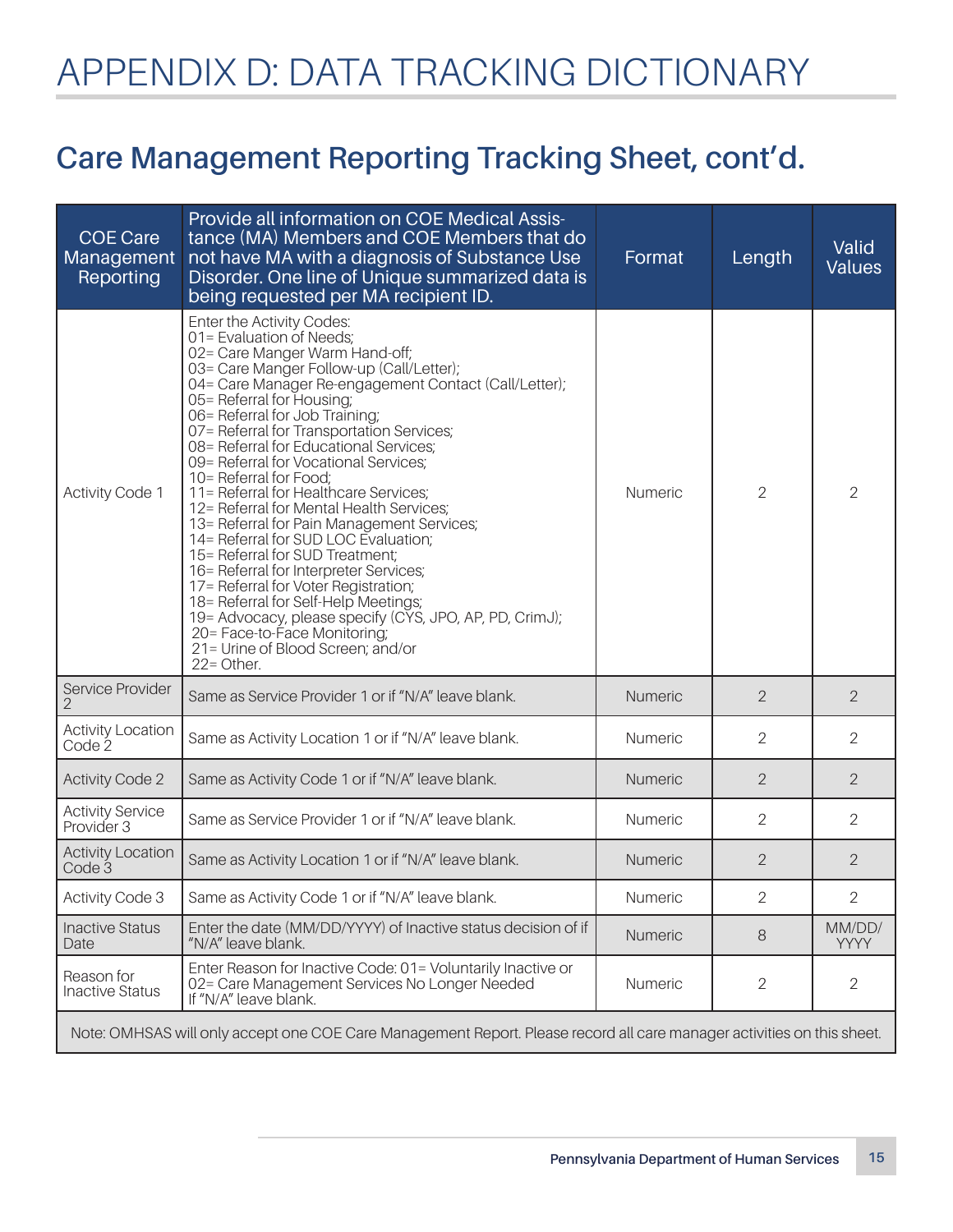### **COE Quality Data Reporting Tracking Sheet**

| <b>COE Quality</b><br>Data<br>Reporting                                        | Provided all information on COE Medical Assistance<br>(MA) members and COE members that do not have MA<br>with a diagnosis of Substance Use Disorder (SUD). One<br>line of unique summarized data is being requested per<br>MA Recipient ID.                                                                                                                                                                                                                                                                                                  | Format    | Length    | Valid<br><b>Values</b> |
|--------------------------------------------------------------------------------|-----------------------------------------------------------------------------------------------------------------------------------------------------------------------------------------------------------------------------------------------------------------------------------------------------------------------------------------------------------------------------------------------------------------------------------------------------------------------------------------------------------------------------------------------|-----------|-----------|------------------------|
| MA Reciepient/<br>or Other ID                                                  | Enter a valid, unique Medical Assistance Recipient ID (MA ID) on<br>each line. This is the 10-digit number assigned to the Member by<br>the Pennsylvania Department of Human Services. One line per MA<br>Recipient ID. If an individual does not have a MA ID, like the COE<br>code and assisgn a numeric value (Example: Tadiso, Inc., Patient<br>#1 without a MA ID is listed as 01-001). When the patient has been<br>enrolled in HealthChoices, enter the MAID on the corresponding line.<br>Also, enter on the COE cross reference tab. | Character | $\leq 10$ | Unknown                |
| MPI Code                                                                       | Enter the MPI Code where the service was provided.                                                                                                                                                                                                                                                                                                                                                                                                                                                                                            | Numeric   | 13        | 13                     |
| Pregnancy                                                                      | Select 'Y' from the dropdown if recipient is currently pregnant. Select<br>'N' if recipient is not pregnant or if the question is not applicable<br>(Example: recipient is male.).                                                                                                                                                                                                                                                                                                                                                            | Character | 1         | Y or N                 |
| Live Birth                                                                     | Select 'Y' from the dropdown if recipient has had a "live birth" in<br>the past 28 days. Select 'N' from the dropdown if the recipient has<br>not had a "live birth" or if the question is not applicable (Example:<br>Recipient is male.).                                                                                                                                                                                                                                                                                                   | Character | 1         | Y or N                 |
| Referral Source                                                                | Enter the name of the person and organization that referred the<br>member to the COE.                                                                                                                                                                                                                                                                                                                                                                                                                                                         | Character | Unknown   | Unknown                |
| Date of Referral<br>to the COE                                                 | Enter the date (MM/DD/YYYY) of the contact by individual requesting<br>services, who has NOT had services from the COE within 60 days of<br>the start of the program.                                                                                                                                                                                                                                                                                                                                                                         | Date      | 10        | MM/DD/<br><b>YYYY</b>  |
| Date of Referral<br>to the COE is a<br>Friday                                  | This field will automatically by calculated based on the date entered<br>in Referral to the COE.                                                                                                                                                                                                                                                                                                                                                                                                                                              | N/A       |           |                        |
| Date of Initial<br>Contact                                                     | Enter the date (MM/DD/YYYY) of the COE initial face-to-face contact<br>with the care manager by individual requesting service, who has<br>NOT had services within 60 days of contact. Note: this data should<br>not be altered once it has been submitted to DHS. If the data must be<br>changed, please provide an explanation in the comment section on<br>this line.                                                                                                                                                                       | Date      | 10        | MM/DD/<br>YYYY         |
| Date of Level of<br>Care Evaluation<br>(Initiation)                            | Enter the data (MM/DD/YYYY) of when the inidividual received a<br>Level of Care evaluation. Note: this date should not be altered once<br>it has been submitted to DHS. If the data must be changed, please<br>provide an explanation in the comment section on this line.                                                                                                                                                                                                                                                                    | Date      | 10        | MM/DD/<br>YYYY         |
| Date of<br>Treatment<br>Admission<br>for SUD<br>(Engagement)                   | Enter the date of the face-to-face SUD Treatment Admission (MM/DD/<br>YYYY) with a licensed professional/facility. Note: this date should not<br>be altered once it has been submitted to DHS. If this data smust be<br>changed, please provide an explanation in the comment section of<br>this line.                                                                                                                                                                                                                                        | Date      | 10        | MM/DD/<br><b>YYYY</b>  |
| Days Between<br><b>LOC</b> Evaluation<br>and Date of<br>Treatment<br>Admission | This field will be automatically population utilizing the Date of the<br>Level of Care Evaluation from the Date of Treatment Admission.                                                                                                                                                                                                                                                                                                                                                                                                       | Date      | 10        | MM/DD/<br><b>YYYY</b>  |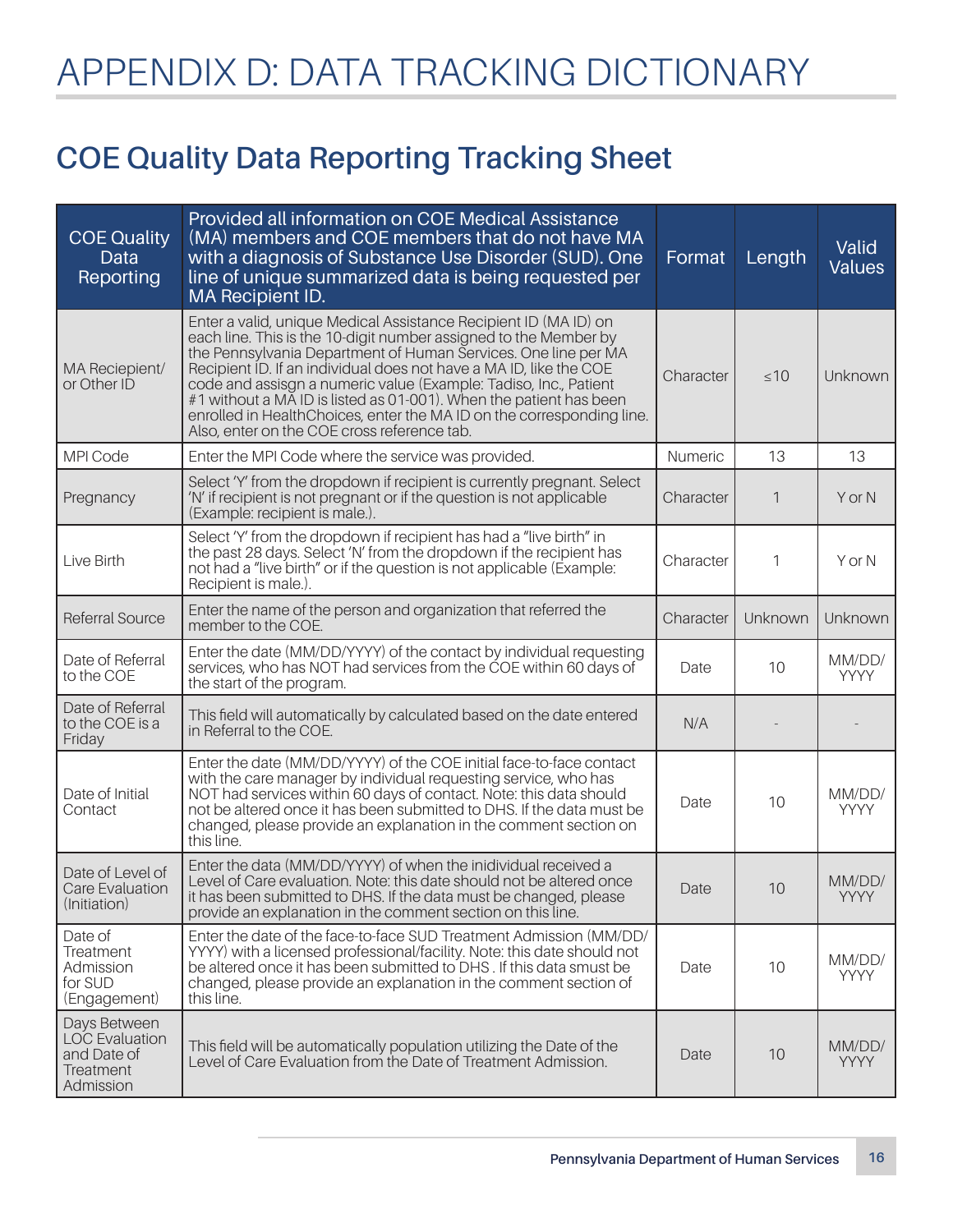## BIBLIOGRAPHY

- 1. Peek CJ and the National Integration Academy Council. Lexicon for Behavioral Health and Primary Care Integration: Concepts and Definitions Developed by Expert Consensus. AHRQ Publication No.13-IP001-EF. Rockville, MD: Agency for Healthcare Research and Quality. (2013). Available at: http://integrationacademy. ahrq.gov/sites/default/files/Lexicon.pdf.
- 2. Pennsylvania Department of Health and Pennsylvania Department of Drug and Alcohol Programs. Opioid Prescribing Guidelines. Retrieved from:: http://www.health.pa.gov/my%20health/diseases%20and%20conditions/m-p/opioids/pages/prescribing-guidelines.aspx#.Wvyt2IgvyUk
- 3. Rollnick, S., Miller, W.R., & Butler, C.C. (2008). *Motivational Interviewing in health care: Helping patients change behavior.* New York, NY: The Guilford Press.
- 4. National Association of Social Workers (2013). NASW standards for social work case management. Retrieved from: https://www.socialworkers.org/LinkClick.aspx?fileticket=acrzqmEfhlo%3D&portalid=0
- 5. Substance Abuse and Mental Health Services Administration (2018). Treatment for Substance Use Disorders. Retrieved from https://www.samhsa.gov/treatment/substance-use-disorders#opioid
- 6. Dugosh, K., Abraham, A., Seymour, A., McLoyd, K., Chalk, M., & Festinger, D. (2016). A systematic review on the use of psychosocial interventions in conjunction with medications for the treatment of opioid addiction. *J Addict Med*, 10, 91-101. doi: 10.1097/ADM.0000000000000193
- 7. Center for Health Care Strategies & State Health Access Data Assistance Center (2016). Community Care Teams: An overview of state approaches. Retrieved from https://www.chcs.org/media/Community-Care-Teams-An-Overview-of-State-Approaches-030316.pdf
- 8. Takach, M. & Buxbaum, J. (2013). Care management for medicaid enrollees through community health teams. Retrieved from https://nashp.org/wp-content/uploads/sites/default/files/1690\_Takach\_care\_mgmt\_Medicaid enrollees\_community\_hlt\_teams\_520.pdf
- 9. American Society of Addiction Medicine (2013). Confused by confidentiality? A primer on 42 CFR Part 2. Retrieved from https://www.asam.org/resources/publications/magazine/read/article/2013/08/15/ confused-by-confidentiality-a-primer-on-42-cfr-part-2
- 10. Institute of Medicine, Board on Health Sciences Policy, Committee on Developing Evidence-Based Standards for Psychosocial Interventions for Mental Health Disorders (2015). *Psychosocial interventions for mental health and substance use disorders: A framework for establishing evidence-based standards.* M.J. England, A.S. Butler, & M.L. Gonzalez (Eds.). Washington, DC: The National Academies Press.
- 11. Public Health Services Act, 42 U.S.C §§ 290ee-3, 290dd-2 (1998).
- 12. 4 Pa. Code §§ 255.5. Retrieved from https://www.pacode.com/secure/data/004/chapter255/s255.5.html
- 13. 4 Pa. Code §§ 257. 4. Retrieved from https://www.pacode.com/secure/data/004/chapter257/s257.4.html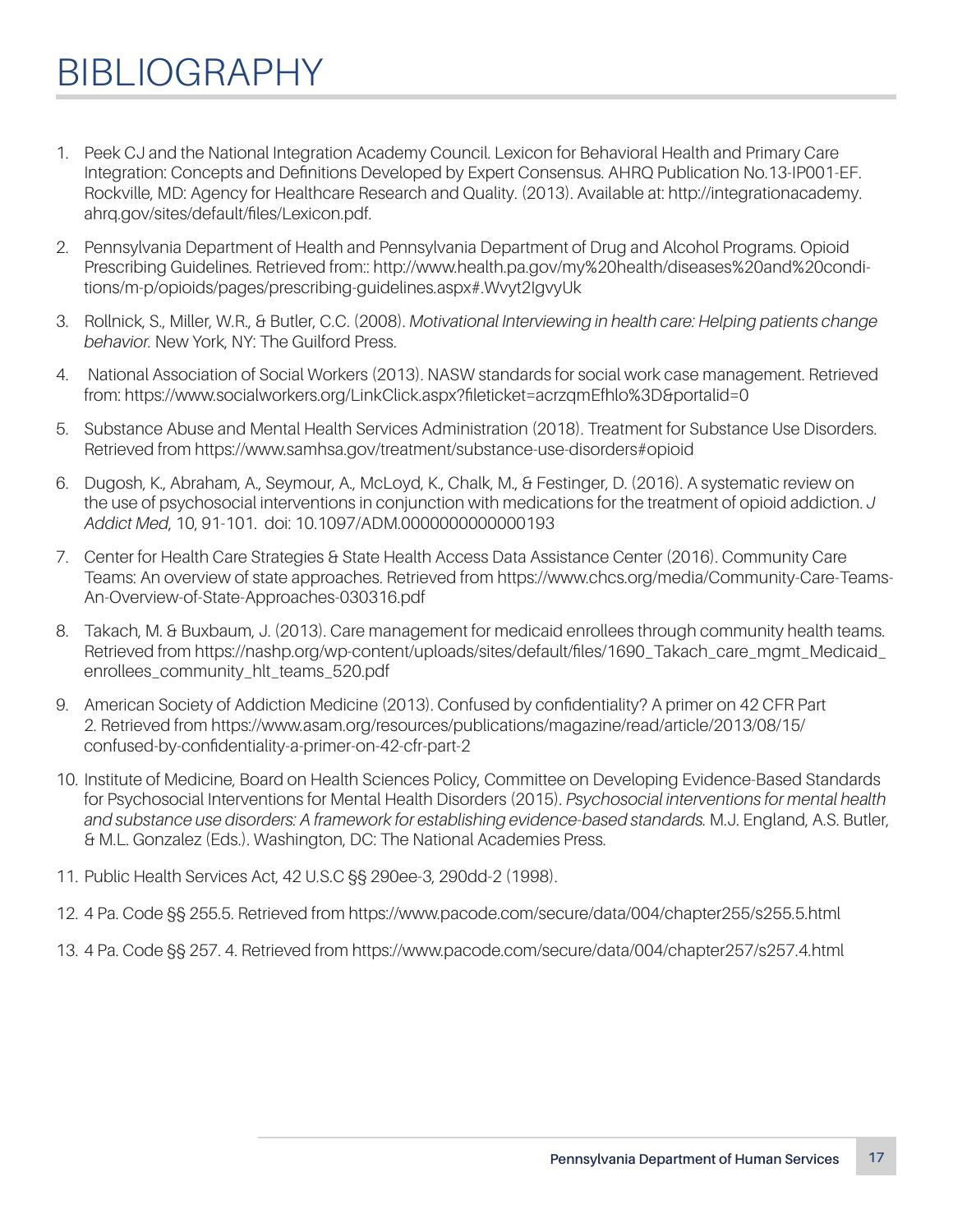### **COE Quality Data Reporting Tracking Sheet, cont'd.**

| <b>COE Quality</b><br>Data<br>Reporting      | Provided all information on COE Medical Assistance<br>(MA) members and COE members that do not have MA<br>with a diagnosis of Substance Use Disorder (SUD). One<br>line of unique summarized data is being requested per<br>MA Recipient ID.                      | Format | Length | Valid<br><b>Values</b> |
|----------------------------------------------|-------------------------------------------------------------------------------------------------------------------------------------------------------------------------------------------------------------------------------------------------------------------|--------|--------|------------------------|
| Engaged Date:<br>1st Month                   | Enter one date (MM/DD/YYYY) of face-to-face SUD treatment with<br>a licensed professional/facility within 1-30 days after the treatment<br>admission date. If 'N/A' leave blank.                                                                                  | Date   | 10     | MM/DD/<br><b>YYYY</b>  |
| Engaged Date:<br>2nd Month                   | Enter one date (MM/DD/YYYY) of face-to-face SUD treatment with a<br>licensed professional/facility within 31-60 days after the treatment<br>admission date. If 'N/A' leave blank.                                                                                 | Date   | 10     | MM/DD/<br><b>YYYY</b>  |
| Engaged Date:<br>3rd Month                   | Enter one date (MM/DD/YYYY) of face-to-face SUD treatment with a<br>licensed professional/facility within 61-90 days after the treatment<br>admission date. If 'N/A' leave blank.                                                                                 | Date   | 10     | MM/DD/<br><b>YYYY</b>  |
| Engaged Date:<br>4th Month                   | Enter one date (MM/DD/YYYY) of face-to-face SUD treatment with a<br>licensed professional/facility within 91-120 days after the treatment<br>admission date. If 'N/A' leave blank.                                                                                | Date   | 10     | MM/DD/<br><b>YYYY</b>  |
| Engaged Date:<br>5th Month                   | Enter one date (MM/DD/YYYY) of face-to-face SUD treatment with a<br>licensed professional/facility within 121-150 days after the treatment<br>admission date. If 'N/A' leave blank.                                                                               | Date   | 10     | MM/DD/<br><b>YYYY</b>  |
| Engaged Date:<br>6th Month                   | Enter one date (MM/DD/YYYY) of face-to-face SUD treatment with a<br>licensed professional/facility within 151-180 days after the treatment<br>admission date. If 'N/A' leave blank.                                                                               | Date   | 10     | MM/DD/<br><b>YYYY</b>  |
| Engaged Date:<br>7th Month                   | Enter one date (MM/DD/YYYY) of face-to-face SUD treatment with a<br>licensed professional/facility within 181-210 days after the treatment<br>admission date. If 'N/A' leave blank.                                                                               | Date   | 10     | MM/DD/<br><b>YYYY</b>  |
| Engaged Date:<br>8th Month                   | Enter one date (MM/DD/YYYY) of face-to-face SUD treatment with a<br>licensed professional/facility within 211-240 days after the treatment<br>admission date. If 'N/A' leave blank.                                                                               | Date   | 10     | MM/DD/<br><b>YYYY</b>  |
| Engaged Date:<br>9th Month                   | Enter one date (MM/DD/YYYY) of face-to-face SUD treatment with a<br>licensed professional/facility within 241-270 days after the treatment<br>admission date. If 'N/A' leave blank.                                                                               | Date   | 10     | MM/DD/<br><b>YYYY</b>  |
| Engaged Date:<br>10th Month                  | Enter one date (MM/DD/YYYY) of face-to-face SUD treatment with a<br>licensed professional/facility within 271-300 days after the treatment<br>admission date. If 'N/A' leave blank.                                                                               | Date   | 10     | MM/DD/<br><b>YYYY</b>  |
| Engaged Date:<br>11th Month                  | Enter one date (MM/DD/YYYY) of face-to-face SUD treatment with a<br>licensed professional/facility within 301-330 days after the treatment<br>admission date. If 'N/A' leave blank.                                                                               | Date   | 10     | MM/DD/<br>YYYY         |
| Engaged Date:<br>12th Month                  | Enter one date (MM/DD/YYYY) of face-to-face SUD treatment with a<br>licensed professional/facility within 331-365 days after the treatment<br>admission date. If 'N/A' leave blank.                                                                               | Date   | 10     | MM/DD/<br><b>YYYY</b>  |
| Number of<br>Engaged<br><b>Months</b>        | This field will be automatically calculated utilizing the data entered for<br>each engaged month.                                                                                                                                                                 | N/A    |        |                        |
| Date of Referral<br>Made for MH<br>Treatment | Enter the date (MM/DD/YYYY) of referral for MH treatment. If 'N/A'<br>leave blank. Note: this date should not be altered once it has been<br>submitted to DHS. If the data must be changed, please provide an<br>explanation in the comment section on this line. | Date   | 10     | MM/DD/<br><b>YYYY</b>  |